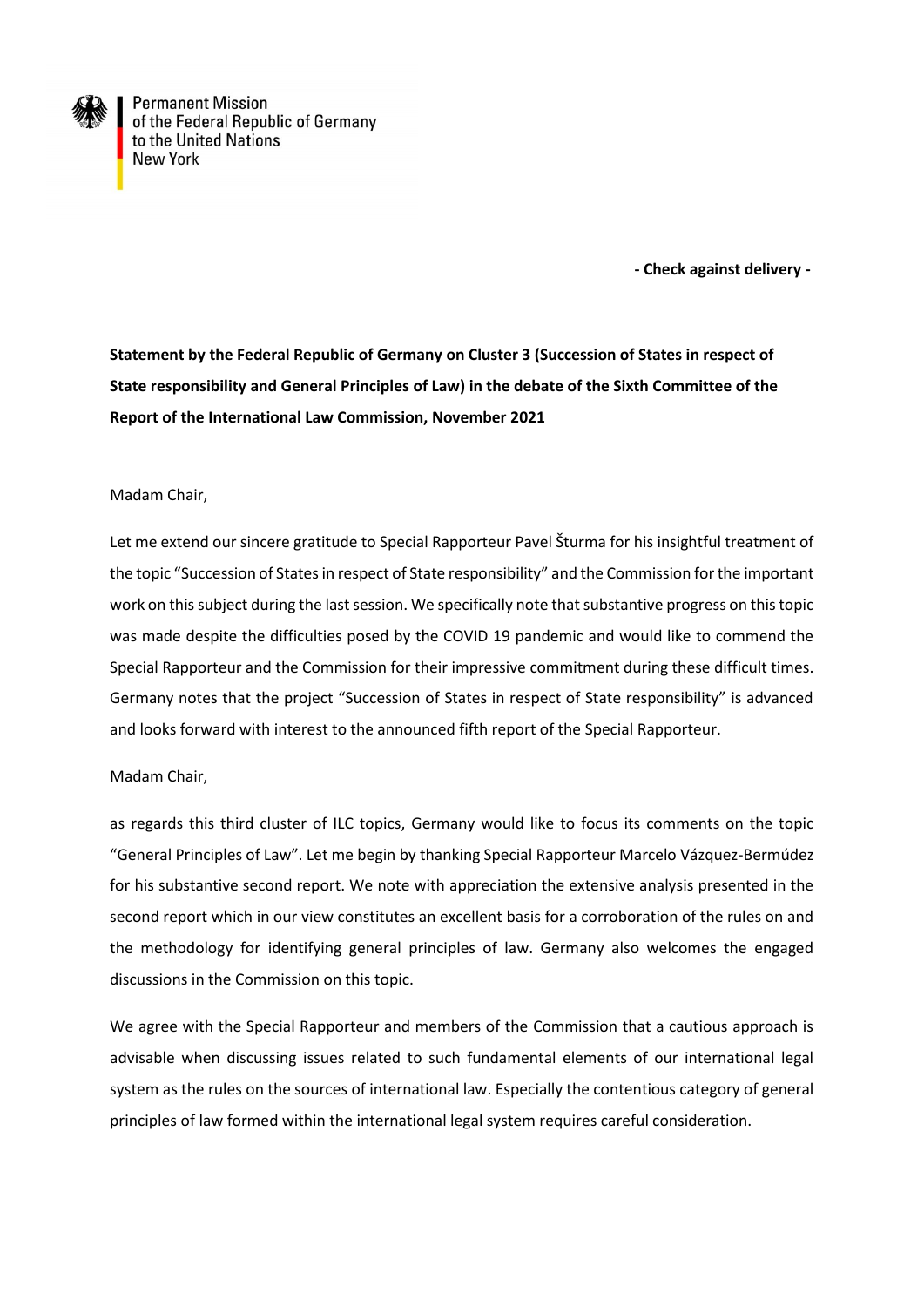Germany generally welcomes the provisional adoption of draft conclusions 1, 2, and 4 with commentaries and generally agrees with the proposed methodology for the identification of general principles of law derived from national legal systems as laid out in Part II of the second report.

Germany agrees that the comparative legal analysis underlying the "recognition" element in the determination of general principles of law derived from national legal systems must cover different 'legal families' but must also provide for geographical representativeness and diversity. This aspect, in Germany's view, is of critical importance for the legality and legitimacy of any findings on general principles of law. The formulation suggested that the analysis must be "sufficiently wide and representative" in Germany's view captures this requirement well.

In this context, Germany also points to the importance of all States making national legal sources available to an international audience as widely as possible, especially if their respective legal system operates in a language that is not widely spoken. This being said, in Germany's view, the nonavailability of information on certain legal systems to other States with regard to a particular issue in principle does not alter or reduce the requirements of the representativeness criterion which is inherent in the notion of commonality of a principle "to the various legal systems of the world". It cannot absolve those seeking to determine the existence of a general principle from a sufficiently wide and representative comparative analysis and must not lead to premature findings on the existence of such a principle. Germany certainly takes into account that the representativeness criterion does not require the consideration of each and every legal system in the world.

As regards the ascertainment of transposition to the international legal system, the Special Rapporteur inter alia concluded that, for a principle common to the principle legal systems of the world to be transposed to the international legal system, it must be compatible with "fundamental principles of international law". The latter, according to the Special Rapporteur, included the principle of sovereignty, the notion of territorial sovereignty, the basic concept of continental shelf entitlement, and the principles set out in the friendly relations declaration. While we generally agree with the compatibility test, we feel that further analysis might be helpful to identify what kind of "principles" could possibly further qualify as "fundamental" in this context, also given the fact that the Special Rapporteur's enumeration in the report, which is introduced by the verb "include", does not appear to be conclusive. A crucial aspect, in Germany's view, is indeed the differentiation between such "fundamental principles", which may bar the "influx" of legal principles from the domestic legal sphere in the international legal system, and "simple" principles or characteristics of the international legal system, as well as international norms and general principles of law, which do not have that quality.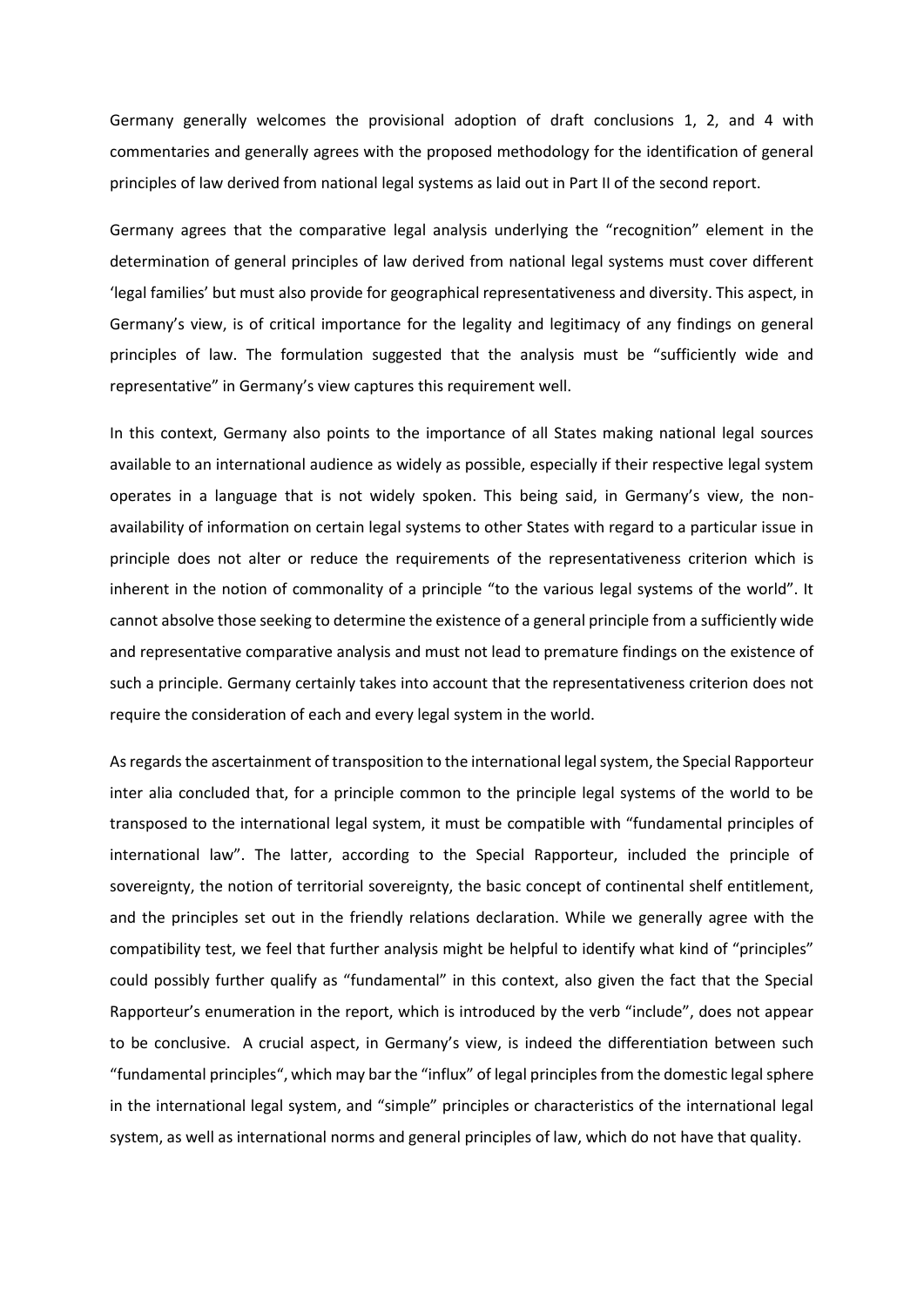Germany supports the inclusion of general principles of law formed within the international legal system in the topic. We are convinced that this is the right setting and context to study and discuss their existence as a source of international law. Germany notes the doubts that some States as well as members of the Commission have voiced in this regard. While Germany does not exclude the possibility that general principles of law derived from the international legal system exist as a source of international law, we underline that the criteria for identifying them must in any case be sufficiently strict, so as to minimize the risk that the rules governing the identification of customary international law are undermined or bypassed in practice. Germany welcomes the general remarks in this regard by the Special Rapporteur in paras. 15 and 120 of his second report.

Nevertheless, Germany shares concerns voiced during discussions within the Commission on whether the proposed methodology to determine the "recognition" of general principles of law formed within the international legal system actually achieves this objective.

Regarding the proposed category of principles widely recognized in treaties and "other international instruments" in draft conclusion 7 (a), Germany believes that it should be further explained by what precise criteria a certain element or notion within a treaty or instrument can be considered to have emancipated itself from its origin in order to acquire a distinct and independent legal status as a general principle of law. Does the simple incorporation of a certain notion into a number of treaties or instruments suffice or do the treaties or instruments in question have to indicate expressly or impliedly that the element or notion in question is generalizable and carries a specific (general) legal authority or potentially overarching relevance? In any case, Germany doubts that binding legal principles formed within the international legal system may be derived from a synopsis of purely non-legally binding instruments – this would be different from cases in which a non-legally binding instrument was referred to in order to corroborate a legal principle recognized in other, legally binding instruments.

Moreover, Germany believes that the requirements for wide recognition in the sense of draft conclusion 7 (a) would also have to be further examined. The question arises whether analogously to the determination of principles derived from the domestic legal order, a comparative analysis of international treaties and other instruments would be necessary and whether such analysis would then have to cover not only as many treaties and instruments as possible but also a variety of treaties or instruments from different areas, sub-areas or regimes of international law.

As regards the second form of recognition governed by draft conclusion 7 (b) as proposed by the Special Rapporteur, Germany feels that the precise methodology underlying the deduction to be performed remains vague and could be further discussed. Moreover, we recognize the difficulty in identifying the content of the basic features and fundamental requirements of the international legal